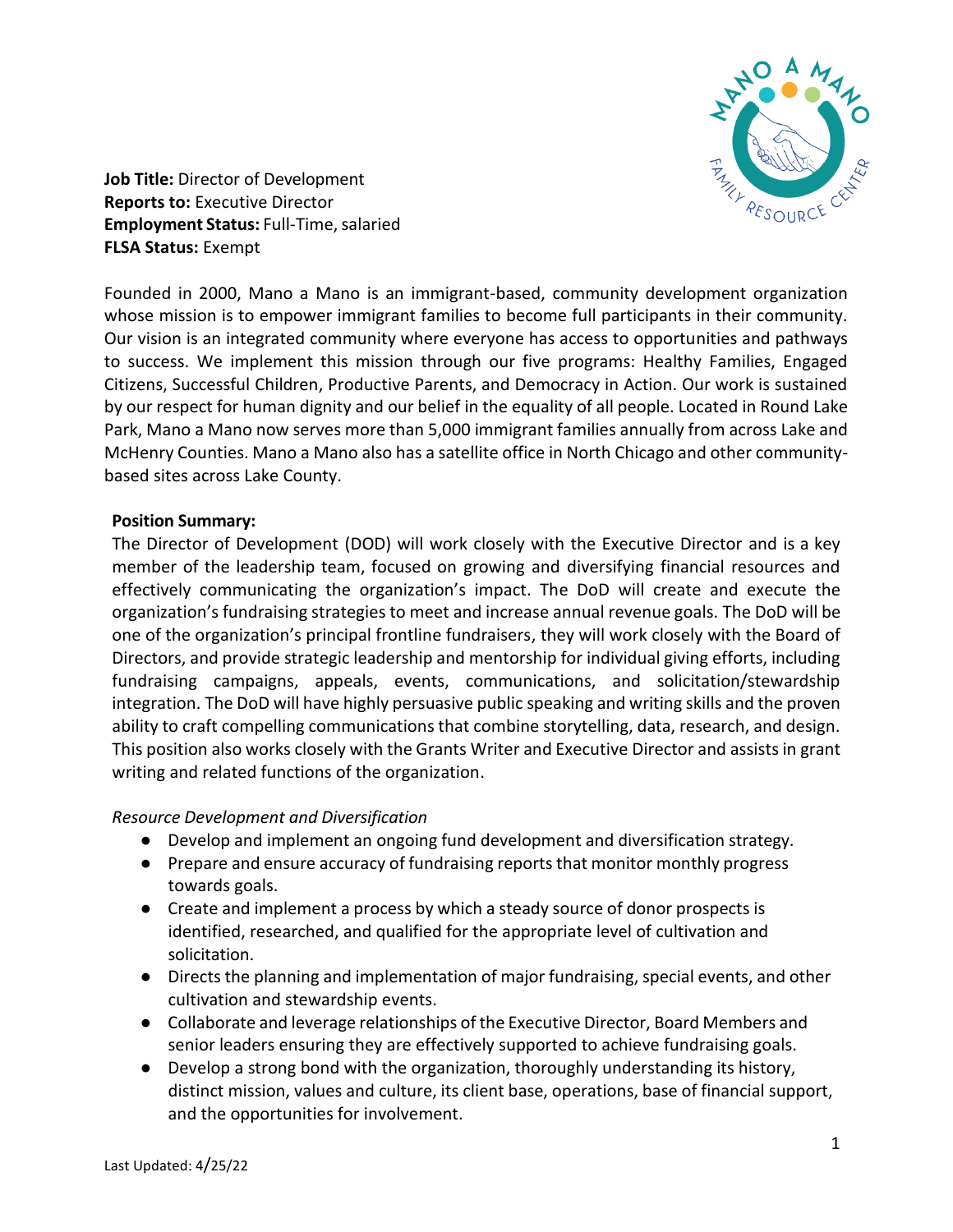

- Oversee and direct the financial administration of contributed income including maintaining systems, databases, software and donor/prospect records as well as providing timely and thorough reports to the Executive Director and Board;
- Trains, manages and motivates the Board of Directors, empowering them to serve as a primary fundraising arm of the organization, serving as staff liaison to the Board Development and Fundraising Committees.

## *Communications*

- Construct and drive a marketing communications strategy that promotes the organization's mission and reputation to key stakeholders(funders, policymakers, clients, media, etc.)
- Develop and manage content of organization's communication materials for fundraising, advocacy, and awareness purposes. This includes but is not limited to: print newsletters; e-newsletters; social media; issue papers; and press/media relations.
- Proven social media and other online content design and management skills.
- Advance Mano a Mano's brand identity; broaden awareness of its programs and priorities; and increase the visibility of its programs across key stakeholder audiences.
- Act as principal content editor for organization's website.

# *Grant Writing, Proposal Development, and Reporting*

- Assist in aspects of the grants cycle for a portfolio of 40-50 partners, with expected growth in coming years.
- Assist with proposals, solicitation letters, acknowledgements, and reports for institutional partners.
- Work in partnership with program staff to develop ways to increase restricted and unrestricted revenue from institutional partners that align with our mission, vision, and priorities.
- Partner with finance and development staff to develop budgets.
- Assist with some required reporting materials to funders.
- Work in partnership with grants writer to maintain calendar of key deadlines and ensure timely submission of letters of inquiry, applications, and reports.
- Oversee and ensure the success of the organization's grant portfolio and staff/contractors involved in writing and reporting on grants.

# **Qualifications:**

- Bachelor's degree in non-profit leadership, marketing/communications, human services, management, planning, or related field required. Advanced degree preferred.
- Five+ years in leadership role in community or social services sector, specifically in fundraising/development preferred.
- Successful track record in raising significant individual, corporate and foundation